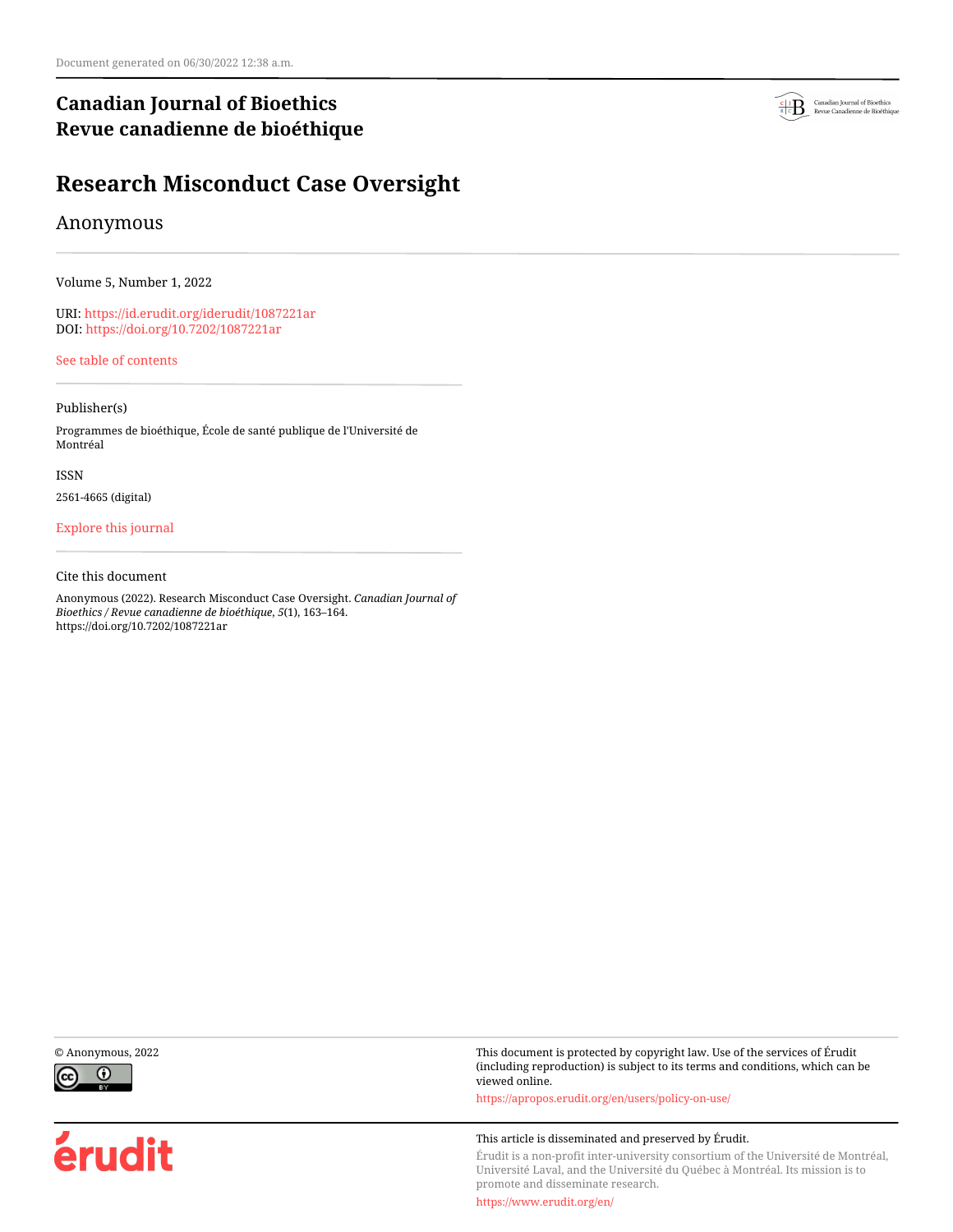

# **LETTRE À L'ÉDITEUR / LETTER TO THE EDITOR Research Misconduct Case Oversight**

#### Anonymous

#### **Mots-clés Keywords**

responsable de l'intégrité de la recherche, plaignant, accusé, research integrity officer, complainant, accused, university université

*Disclaimer:* The author requested anonymity because they do not want to disclose the identities of the complainant, accused, and university. The Editor of the CJB/RCB has seen the details of the allegations and encouraged the author to follow the appropriate administrative channels and national regulations. The current letter aims to shed light on failures with the current misconduct governance system at North American universities and proposes a modification to procedures to ensure that they are handled impartially and with due diligence.

## **INTRODUCTION**

Most American and Canadian research universities have similar procedures for submission and adjudication of claims of research misconduct. The point person for handling cases is generally the Research Integrity Officer (RIO). If a case is submitted, there is naturally a sense of urgency. It is unlikely that someone would take the risk of a frivolous or ungrounded allegation; a false allegation that is not considered to be in good faith would itself be considered misconduct, e.g., see the British Medical Journal (BMJ) criteria (1). It takes a great deal of courage to bring forward research misconduct allegations because accusers reasonably fear retaliation even when peer-review procedures are kept confidential.

Universities normally require that the RIO rapidly perform a preliminary review to either dismiss the case or appoint a review committee to try the case. But since these cases are usually complicated, involving multidisciplinary expertise, as well as having potential conflicts of interest, giving the power to the RIO to unilaterally dismiss a case is arguably not in the best interests of the university. It would be better to get things right by doing a complete and impartial investigation.

## **CASE**

I filed a scientific misconduct case against a faculty member at a North American university with absolute proof to support my allegations. In unilaterally dismissing my case, the RIO committed no less than ten fouls including the following: 1) Dismissing from their definition of misconduct two BMJ defined criteria; 2) Having no expertise in any of the three scientific disciplines involved in the case, failing to seek out expert assistance; and 3) Using deception no less than 5 times in their report to divert attention from the focused issues in the case, to other irrelevant items.

## **RECOMMENDATIONS**

To avoid such problematic management of what are clearly very sensitive situations, I suggest that research misconduct cases could be better conducted as follows:

Step 1: Complainant files an unofficial draft with the RIO.

Step 2: The RIO reviews the document, then asks questions and/or makes recommendations to the complainant.

Step 3: The complainant reviews the feedback and (a) makes a formal submission; (b) goes back to Step 1; or (c) drops the case.

Step 4: If the official complaint is filed, the RIO tries the case according to institutional mandated procedures, and in conformity with regional and national guidelines. For example, such national standards are clearly defined in the US (2) and Canada (3).

To protect the identity of the complainant, the accused should not be informed about the case until it is officially filed.

## **CONCLUSION**

Although research misconduct is relatively rare, it is also receiving increased public attention, especially when it leads to scandals. So, when allegations are made, it is vitally important to the reputations of not only the affected parties, but to the entire research community, that these cases be managed and resolved impartially and include experts in the involved fields of research. Universities, through their RIO and Integrity Offices, should be proactive in training their researchers in what constitutes responsible conduct of research and how to prevent research misconduct; this would help promote research that meets leading standards of scientific rigor and integrity amongst students and colleagues, and empower the academic community to better detect and prevent misbehavior or misconduct by their colleagues.